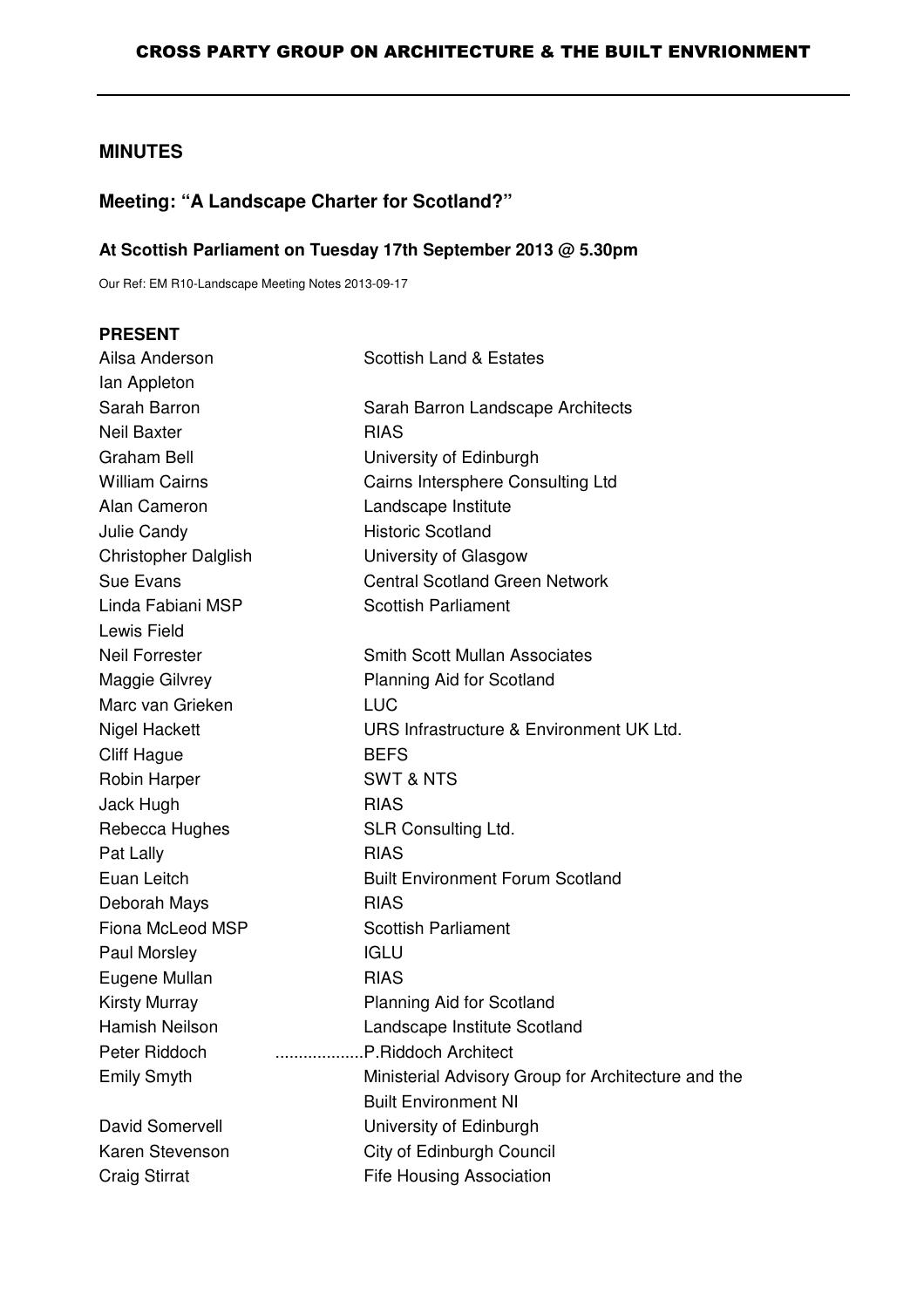| <b>Charles Strang</b> | <b>Charles Strang Associates</b>   |
|-----------------------|------------------------------------|
| Lynda Thomson         | Optimised Environments Ltd.        |
| Mark Turnbull         | Landscape Institute Scotland       |
| <b>Robin Turner</b>   | <b>RCAHMS</b>                      |
| Jean Urguhart MSP     | <b>Scottish Parliament</b>         |
| Julie Waldron         | City of Edinburgh Council          |
| Ann Wilkie            | Canadian Building Consultants Ltd. |
| David Wood            | <b>Planning Aid for Scotland</b>   |
| Jonathan Wordsworth   | Archaeology Scotland               |

#### **APOLOGIES**

| Sarah Boyack MSP        | Scottish Parliament                                  |
|-------------------------|------------------------------------------------------|
| John Knight             | New Town & Broughton Community Council               |
| John Lawson             | <b>CECAS</b>                                         |
| John Mayhew             | The Association for the Protection of Rural Scotland |
| Suzanne McIntosh        | Suzanne McIntosh Planning                            |
| Miles Ogelthorpe        | <b>Scottish Government</b>                           |
| Ann Packard             | <b>RSA</b>                                           |
| <b>Bill Pagan</b>       | <b>BEFS</b>                                          |
| John Pelan              | <b>Scottish Civic Trust</b>                          |
| Dr. Richard Simpson MSP | <b>Scottish Government</b>                           |
| Drew Smith MSP          | <b>Scottish Government</b>                           |
| David Thompson          | DPT Urban Design                                     |
| <b>Susan Torrence</b>   | Scottish Federation of Housing Associations          |

### **1.0 WELCOME**

Linda Fabiani MSP welcomed all present to the meeting.

#### **2.0 INTRODUCTION TO THE MEETING THEME** – Jean Urquhart MSP.

Jean is an Independent Highlands and Islands MSP elected in 2011. She highlighted that the area she represents makes up 42% of the land mass of Scotland and includes some of the most stunning areas of landscape. Jean introduced the theme of the meeting with a quote from Scottish Government 'Creating Places and Architecture Policy' stressing the point on value of space and promoting good landscape design.

• She highlighted that the task ahead is much bigger than just having a Charter. There is a need to make all of Scotland realise the quality of what we have both in terms of urban and natural landscape

• We should avoid ignorance on both sides and filter the knowledge through to future generations by educating about our landscape as young as primary age. Future generations should not be able to ask the question "How come nobody told us?"

• The quality of the environment in Scotland is one of our most important assets and we must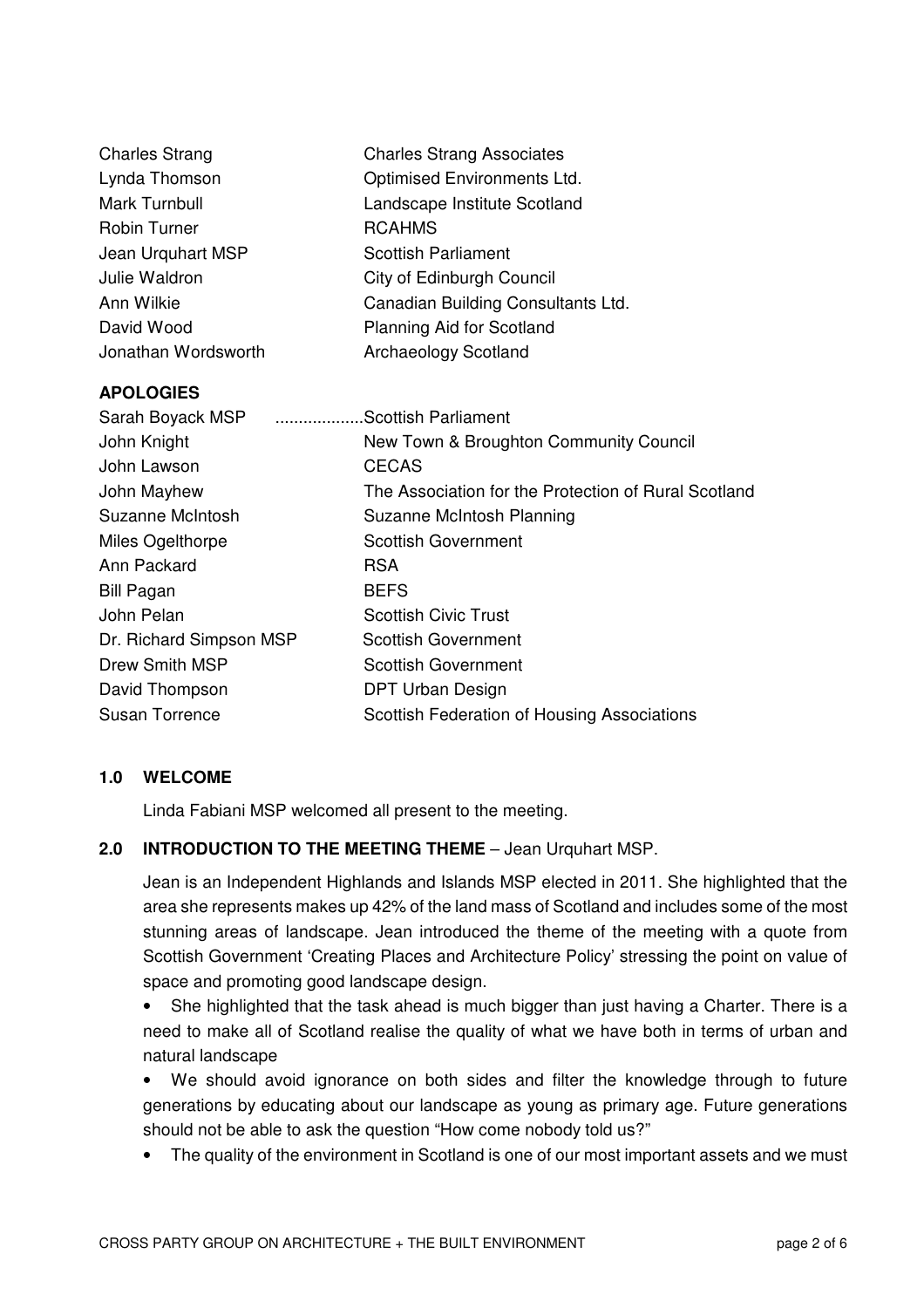do what we can to let people enjoy the landscape in every corner of Scotland.

**3.0 SCOTLAND'S LANDSCAPES** – William J Cairns, Chairman and Chief Executive of Cairns Intersphere Consulting Ltd.

William was educated at MIT (Massachusetts Institute of Technology),MCP; Durham University DipLD, and RBG, Edinburgh (DHE and MHort) He is a Fellow of the Landscape Institute. He has over forty years professional and academic experience. His work is internationally recognised and he has received major design and environmental awards.

William began by discussing the previous two landscape conferences in 1962 and the fiftieth anniversary conference in 2012, and gave an overview of the key findings and points of principle summarised from the Proceedings. From these key points there were several strong themes:

1) Developing a coherent, flexible and implementable policy for landscape as a nationally recognised mandate;

2) Communicating the meaning and values of Scotland's landscapes as a national resource to be understood, conserved and enhanced;

3) Integrating landscape principles into the development planning and design process at the outset;

4) Public realm and place-making reflect differing environmental conditions and challenges and where in each, the goal should be to create a 'sense of place', individual and community belonging and pride;

5) The interdisciplinary nature of development planning and design, calls for integrated solutions where the role and expertise of landscape professionals must be an essential component;

6) Collaborative team working is key to the achievement of high quality design and cost effective solutions;

7) Raising awareness and promotion of the level of investment needed to enable the further development of academic and CPD programmes in landscape architecture and land resource management;

8) Recognising that the majority of landscape architectural practices are relatively small and specialised, procurement policies in public bodies should allow access for skilled professionals regardless of the size of the organisation or balance sheet.

He suggested there are five key recommended key actions which take priority:

- The signing by government of Scotland's Landscape Charter.
- Definition of the terms of reference, constitution and funding of the establishment of a Scottish Landscape Forum.
- Introduction of a National Landscape Review body on lines similar to those seen in the Netherlands.
- Appointment of an independent Landscape Advisor to government who would oversee all of the above.
- Appointment of a leading landscape architect to the board of Architecture + Design Scotland.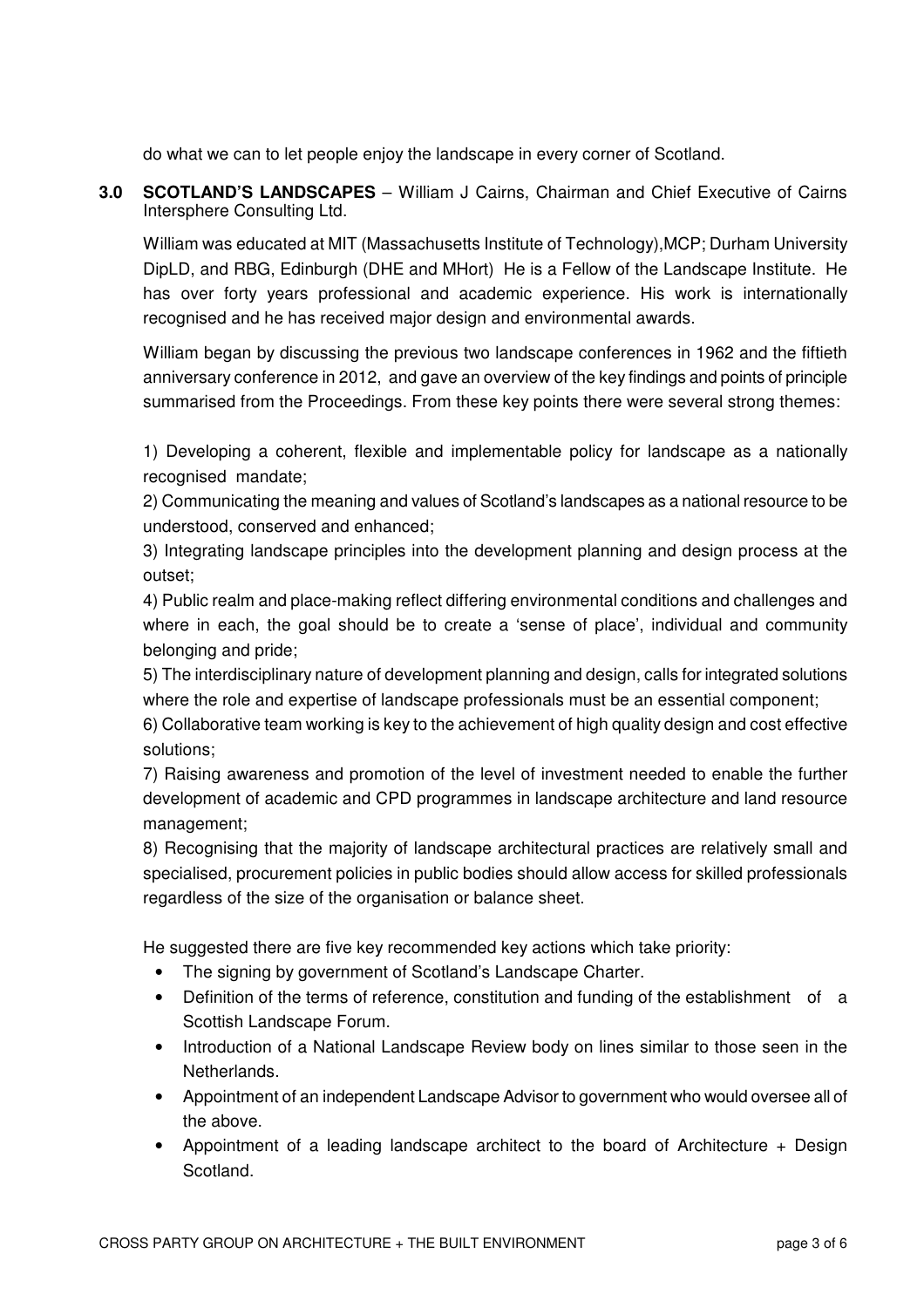**4.0 CENTRAL SCOTLAND GREEN NETWORK AND PLACE-MAKING** – Sue Evans, Central Scotland Green Network Support Unit

Sue is Head of Development at the CSGN Support Unit and an employee of Central Scotland Forest Trust, which will become the CSGN Trust in 2014. She is a Fellow of the Landscape Institute and a member of the LI's Policy Committee.

Sue began by discussing the vision for Scotland. By 2050, Central Scotland has been transformed into a place where the environment adds value to the economy and where people's lives are enriched by its quality. Design is about solving problems but it also about beauty and all landscapes have importance. The Central Scotland Green network has five main themes within their vision:

- A place for growth
- A place in balance
- A place to feel good
- A place to belong
- A place for nature

Some Green Network outcomes are:

- Supporting sustainable economic growth
- Tackling vacant and derelict land
- Addressing health inequalities
- Encouraging community action
- Mitigating and adapting to climate change
- Encouraging active travel.

#### In short - **Making liveable places**

Sue provided many examples of the economic and social benefits of investing in our landscape and green network. There is a direct correlation between vacant/derelict land and life opportunities. Investing in our landscape can create economic growth and employment. To take one example of the City High Line in New York. The project cost £96 million and is the second most visited tourist site in New York. Property values in the area have increased by 103%; therefore the property tax has seen a huge economic return.

We must not underestimate the contribution of elements such street trees or green roofs etc. Our industrial heritage is not to be overlooked either, it is an asset which can generate nature, economic return and employment. We must view the green network as an asset and not a liable. Together we can make the changes that will improve our lives for the better.

In closing, Sue concluded:

- Green Networks make a major contribution to place-making
- Land used for Green Networks should be seen as an asset, not a liability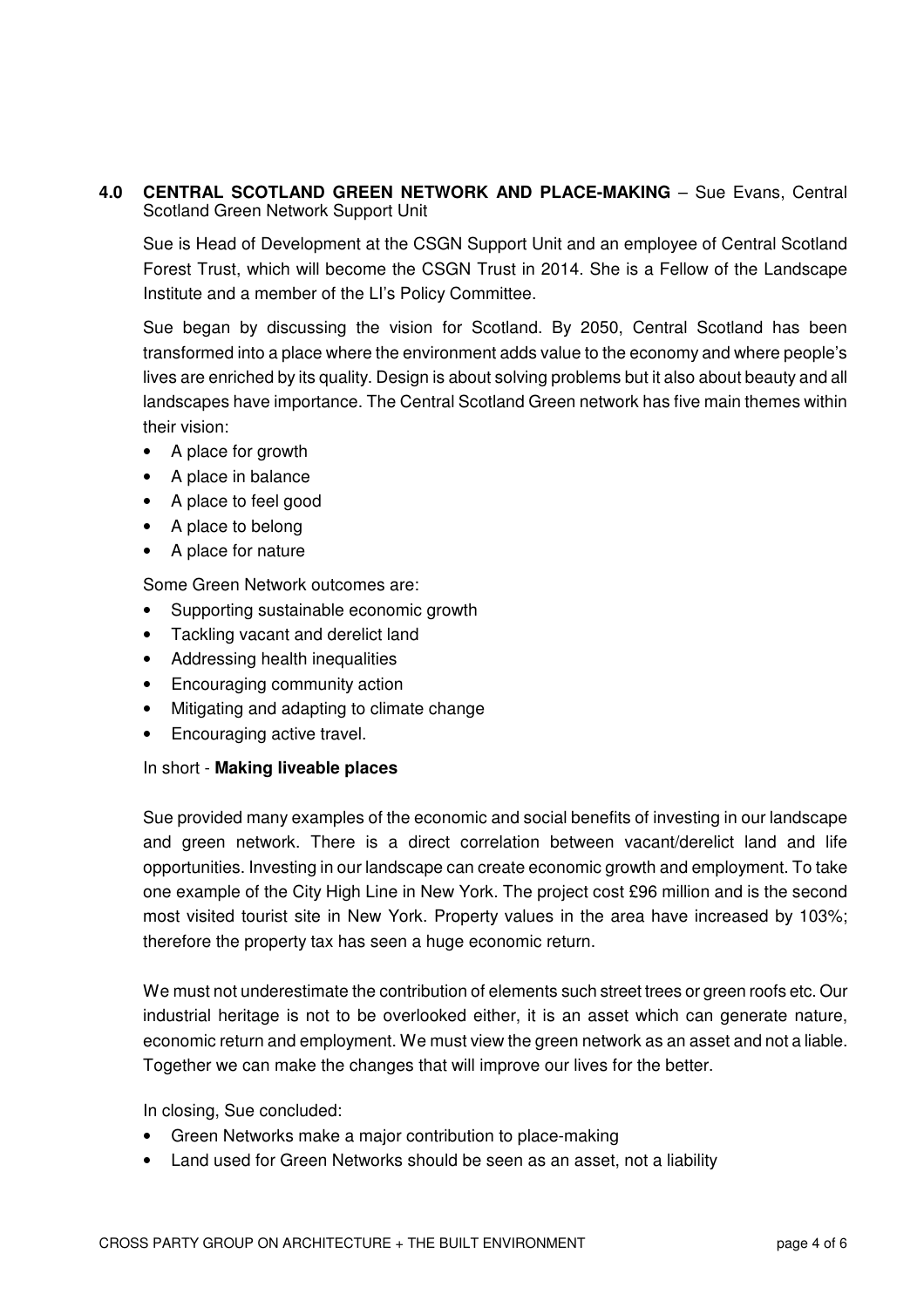• (Preventative) spend on Green Networks will deliver excellent economic and social returns on investment

• Landscape Architects have the training and skills to deliver green infrastructure masterplanning, design, delivery and management/maintenance.

# **5.0 DISCUSSION ON THE TOPIC**

There was significant discussion on the subject involving a number of people from various professional backgrounds highlighting some of the following aspects.

• We need to appreciate the beauty of the urban, agricultural and natural landscape equally and without preference it is all to be desired and advantageous. Landscape is one of Scotland's unique selling points with strong links to tourism industry.

• Need to identify the various skill sets and professions available. We must find out where they exist and what they are currently being used for and then distribute to where they are really needed.

- Landscape is sorely misunderstood by developers as well as many communities and individuals. This is a common theme which needs to be changed.
- It is not about spending more money but spending what money is available more efficiently and not 'cutting the grass because the manual says to'.
- Unable to justify investment without return, however the evidence shows there is return to be made from investing in our green network and our landscapes.
- So far there has been very little response from government and the Landscape Charter must be accepted by the government in order to be fully implemented.
- There is clearly a key role missing in government and we need a qualified landscape architect engaged in government. It is surprising there isn't a landscape architect in Architecture + Design Scotland or government already.

• A Scottish Landscape Forum needs to be set-up to take into account all the landscape. The forum does need a degree of expertise and understanding. An official body which comprises of professionals.

• Public bodies are required to promote biodiversity and produce land use strategies and so forth in the Climate Change (Scotland) 2009 Act, is there a way of including landscape architecture into these duties?

• Locally producing strategies and combining funding, for example agricultural and renewable being looked at as an entirety, it's all public money from the same pot.

• Emily Smith from the Ministerial Advisory Group for Architecture and the Built Environment Northern Ireland. Noted that they have been having a very similar discussion in NI and in Southern Ireland they introduced a Landscape Strategy in 2011

### **KEY POINTS**

The following are the key points which were identified during the meeting

• A call for the government to sign Scotland's Landscape Charter.